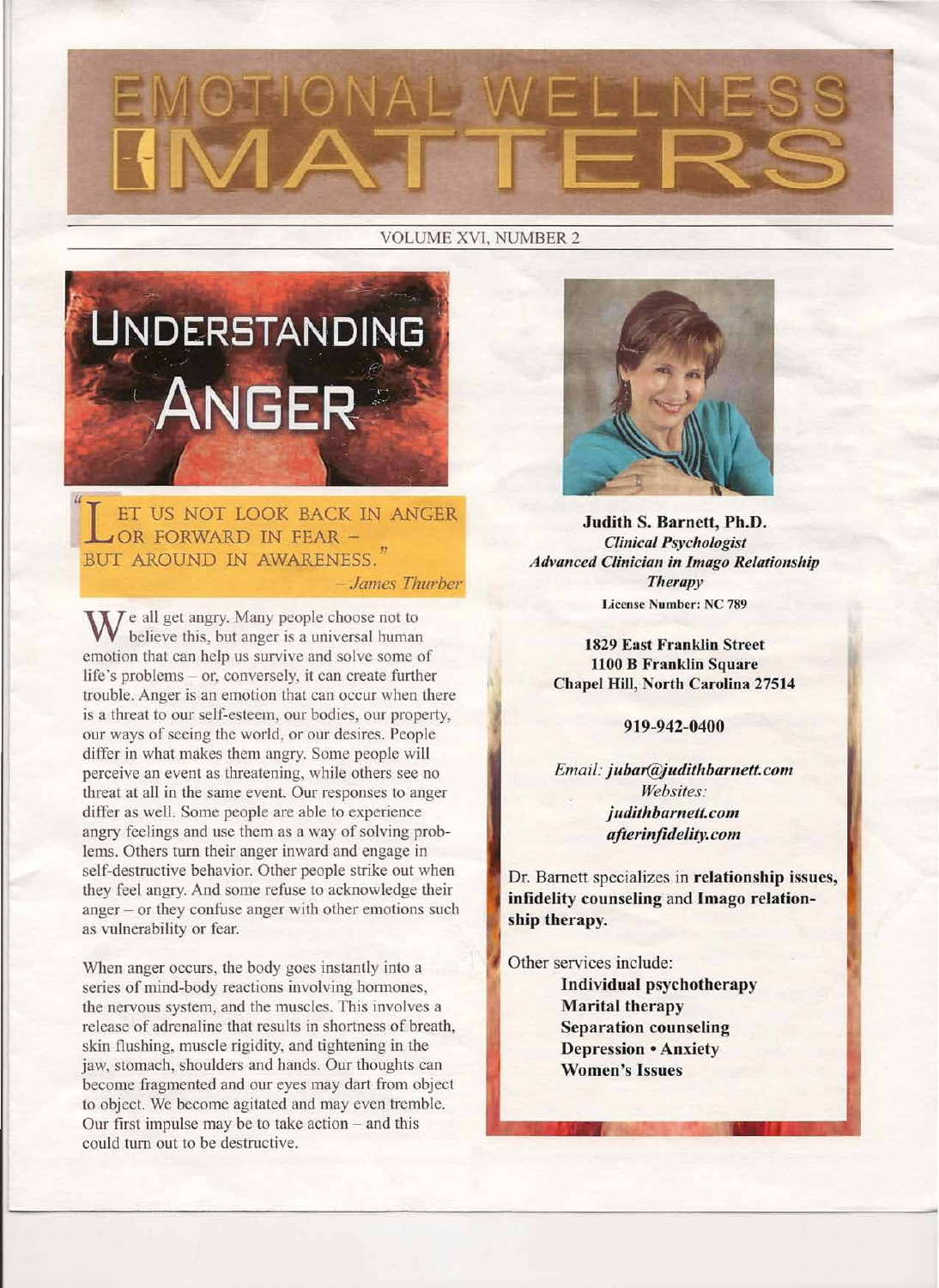Think of anger as a tool for survival. When we perceive a threat, we experience a *fight or flight response.* That is, we will either struggle to head off the threat or we will flee the situation. Either response can be helpful, depending on the circumstances. Anger is a tool that, when used effectively, can motivate us to solve problems and confront threats in a sensible manner.

Some children are brought up to feel comfortable with their anger. When they feel angry, they have a parent or other adult who helps them experience this emotion, become familiar with it, and contain their responses to it. With the guiding hand of a stable adult, they learn to trust in their anger, to feel secure when anger occurs, and to direct it nondestructively and productively. They accept anger as an emotion that can be used in a positive way. They experience anger fully - but they are able to moderate their responses, a skill they will be able to use throughout their lives.

Unfortunately, many of us, as we grew up, lacked helpful guidance in learning to deal with our anger - which is widely seen as a negative emotion that should be suppressed. A common myth suggests that healthy, happy people do not get angry. Nothing could be further from the truth. How often have we been told never to show our anger? How many people have been made to feel shame for having anger, only then to turn their anger inward and chastise themselves for feeling this normal emotion? If we don't recognize or experience anger, we cannot learn ways to deal with it in a healthy way. If we turn it inward on ourselves, we will have difficulty using it to deal effectively with problems in the real world. Luckily, even if we learned unproductive ways of handling anger in childhood, we can learn useful methods for dealing with this emotion in adulthood.

# **Directing Anger Toward Others**

Those who were told in childhood to avoid anger may never come to know what their anger is all about. They fear the emergence of angry feelings. When their anger is triggered, they may find themselves suddenly out of control. For those who are unfamiliar with anger, the likelihood of catapulting into rage becomes a real possibility. When things are at their most extreme, people can get hurt, damaging words can be spoken, and property can be destroyed. When people rage, they often want to overwhelm the other person who made them angry - but they fail to understand that the consequences of raging will generally backfire on them. They lose credibility and respect in the long run, and there may even be legal consequences.

Anger directed toward others can express itself in various forms of behavior, such as-

- Verbally abusing, berating, and lecturing other people
- Holding grudges
- Manipulating others to get what you want
- Using sarcasm to show your superiority
- Harboring vengeful thoughts
- Refusing to see your part in a problem and placing the blame on another person or situation
- Using the silent treatment
- Using unfair tactics on others and catching them off guard (passive aggression)
- Displacing anger onto those who are weaker, but not the real cause of the anger

The way we handle anger in adulthood has much to do with the strategies we learned in our earlier years. Some people feel that venting their anger will dissipate it, but research argues against this myth. Venting anger unproductively usually just increases the probability of getting angrier.

# **Directing Anger Inward**

Many people feel ashamed for having anger. If our self-esteem has been damaged, we are ripe candidates for blaming ourselves when we are angry. Women may be particularly susceptible because of cultural expectations to be nice. We may learn to direct our anger toward ourselves rather than attributing it to a perceived threat out in the world. We may berate ourselves and engage in self-destructive behavior as a consequence. Anger directed toward ourselves can manifest itself in -

- Physically harming ourselves
- Blaming ourselves for problems, even when we are not really the cause of the problem
- Refusing to feel any emotions, numbing out
- Running away from problems and never addressing them
- Abusing drugs, alcohol, food, or participating in other forms of addiction
- Engaging in dangerous behavior, such as reckless driving or thrill-seeking behavior
- Feeling uncomfortable spending time alone
- Holding on to anger and allowing it to store up

"You CAN'T SHAKE HANDS WITH A CLENCHED FIST.

#### *- Indira Ghandi*

This newsletter is intended to offer general information only and recognizes that individual issues may differ from these broad guidelines. Personal issues sbould be addressed within a therapeutic context with a professional familiar with the details of the problems. ©2008 Simmonds Publications: 5580 La Jolla Blvd., #306, La Jolla, CA 92037 Website - www.emotionalwellness.com

======================l========================~ 2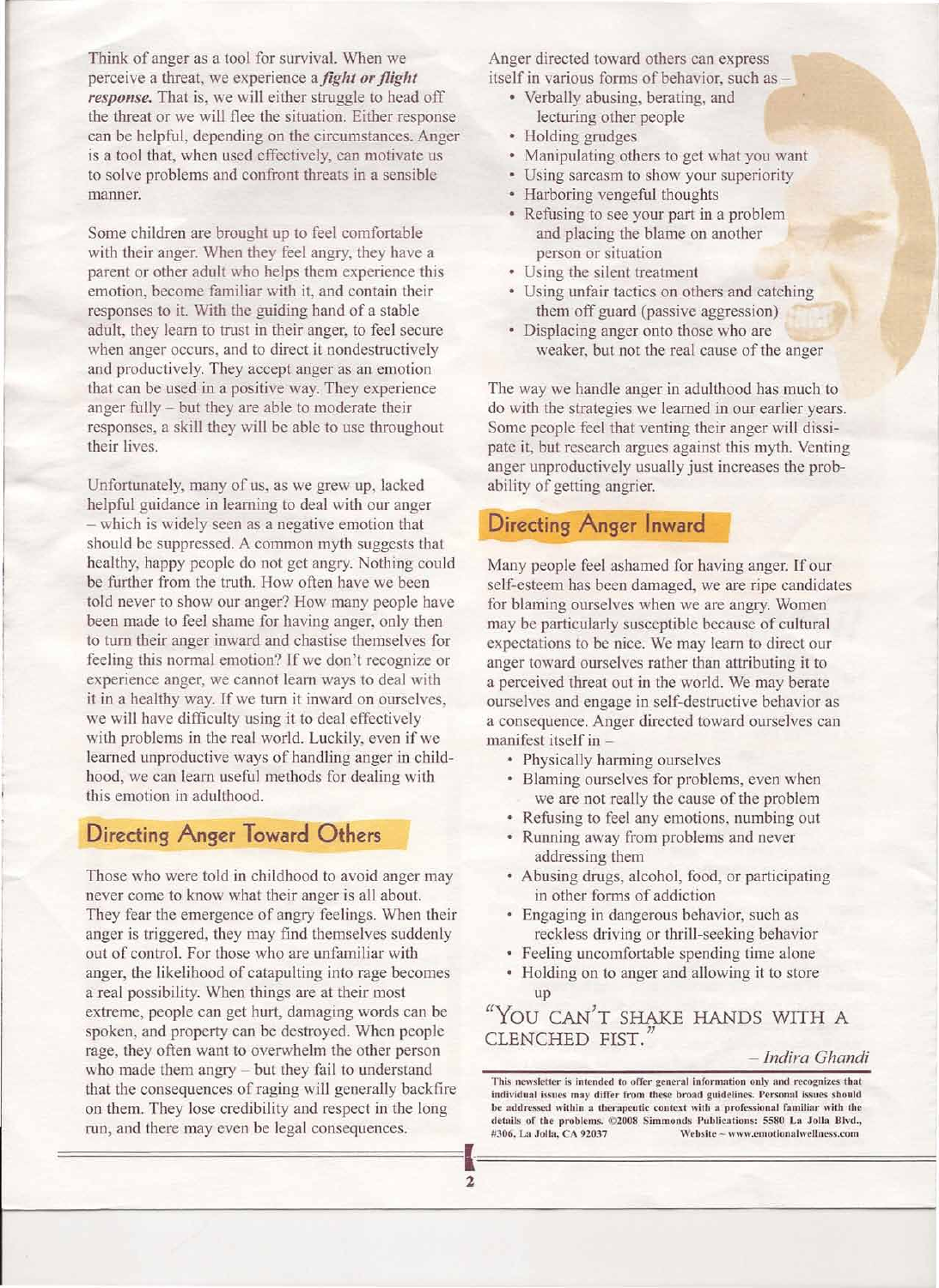### **Some Suggestions for Taking a Positive Approach Ioward Anger <sup>I</sup>**

**The most important thing one can do to manage** anger is to get to know this emotion  $-$  and to know it well. Ask yourself the following questions. What triggers my anger? Are there any themes in these triggers (for example, feeling condemned, feeling controlled by others, feeling rejected)? What happens in my body when I'm angry? What are my thoughts when I feel angry? What actions do I feel compelled to take? When you know your anger, you can have a more controlled response to it. This puts you into the position of having more choices in how you handle angry situations. A trained therapist can help you understand the themes associated with your anger.

Our thinking influences the feelings we have about certain situations. Examine the automatic hostile thoughts you have about these situations. For example, when a friend ignores you, do you automatically begin to have negative thoughts about this person? These negative thoughts can ignite a process of angry feelings. But you can ward off these feelings if you change the negative thoughts to more positive ones. Perhaps your friend was having a bad day or didn't know that you were trying to make contact. Take a more compassionate, forgiving, and trusting approach toward the world. This can give us a sense of empowerment - where we are in control, not our anger. Even if we are insulted or rejected, isn't it better to see what the problem is, take a flexible attitude toward the situation, and solve the problem rationally? When we examine the thoughts that lead to angry feelings, we can prevent ourselves from sliding into an angry response.

**• Anger, used productively, is a problem-solving** tool. Once we have learned to contain our anger and change our negative anger-provoking thoughts, we can then use an assertive position to deal with problems. Assertion is logical and non-emotional. There is no uncontrolled anger in a truly assertive response. Rather than having an angry blowout with your friend, simply tell her that you felt frustrated and rejected when she failed to return your phone call. Then you will hear her side of it, and communication about the problem can begin. Assertion is a way of defining your boundaries. You can let others know who you are and what you expect (although this does not mean that they will necessarily do what you want). In using assertive techniques, you solve the problem rather than letting it fester into destructive anger.

It is better to be connected than right. Striving to be right has caused many wars - and few wars have produced real winners. Most people involved in a dispute believe that they are right and the other is wrong - and both sides can usually muster up the evidence to support their case. Rather than falling into anger and taking an adversarial position when there is conflict, try using good communication skills to solve the problem. Learn how to listen to the other party. Speak in terms of "I-statements" rather than blaming others and putting them on the defensive. Don't bombard the other person with a litany of past grievances - just address the issue at hand. Good communication skills can be learned in a therapeutic setting.

**Finally**, there are a number of other methods for dealing constructively with anger. For example, if you have anxiety associated with anger, get some physical exercise to dissipate the anxiety. Take some calming deep breaths. Or write out your angry feelings (write in a journal, or compose a letter or email- *but do not send it!).* If an angry situation is getting out of  $control, leave the situation – give yourself some time$ to cool off. And above all, don't take action when you are angry (repeat to yourself privately in an angry situation "Don't take action. Don't take action."). Tell yourself, "I'm a loving and good person who has integrity - and I'm going to stay that way."

# **An Exercise for Exploring Anger**

*Do this exercise once a day for a month or so. It only takes a few minutes. This exercise encourages you to explore your anger* so *that you can take a more contained approach toward it.*

Find a quiet time and place with no distractions (turn off the TV and background music). Close your eyes and visualize someone you are angry with. Feel the anger welling up inside you. Make the anger swell. Now observe your body's reaction to the anger you are feeling. Observe your thoughts during your anger. Feel your state of being angry and realize that you are now in touch with a normal human emotion.Then, when your anger has built to a peak, deliberately let it go. Release your breath slowly and calm yourself. (This trains the brain to let go of anger.) In time you will realize that you feel comfortable with your anger. It's simply a normal emotion that helps us deal with life's problems. *(Note: since anger is such a powerful emotion for some people, it is strongly recommended that this exercise be done under the guidance of a trained psychotherapist.)*